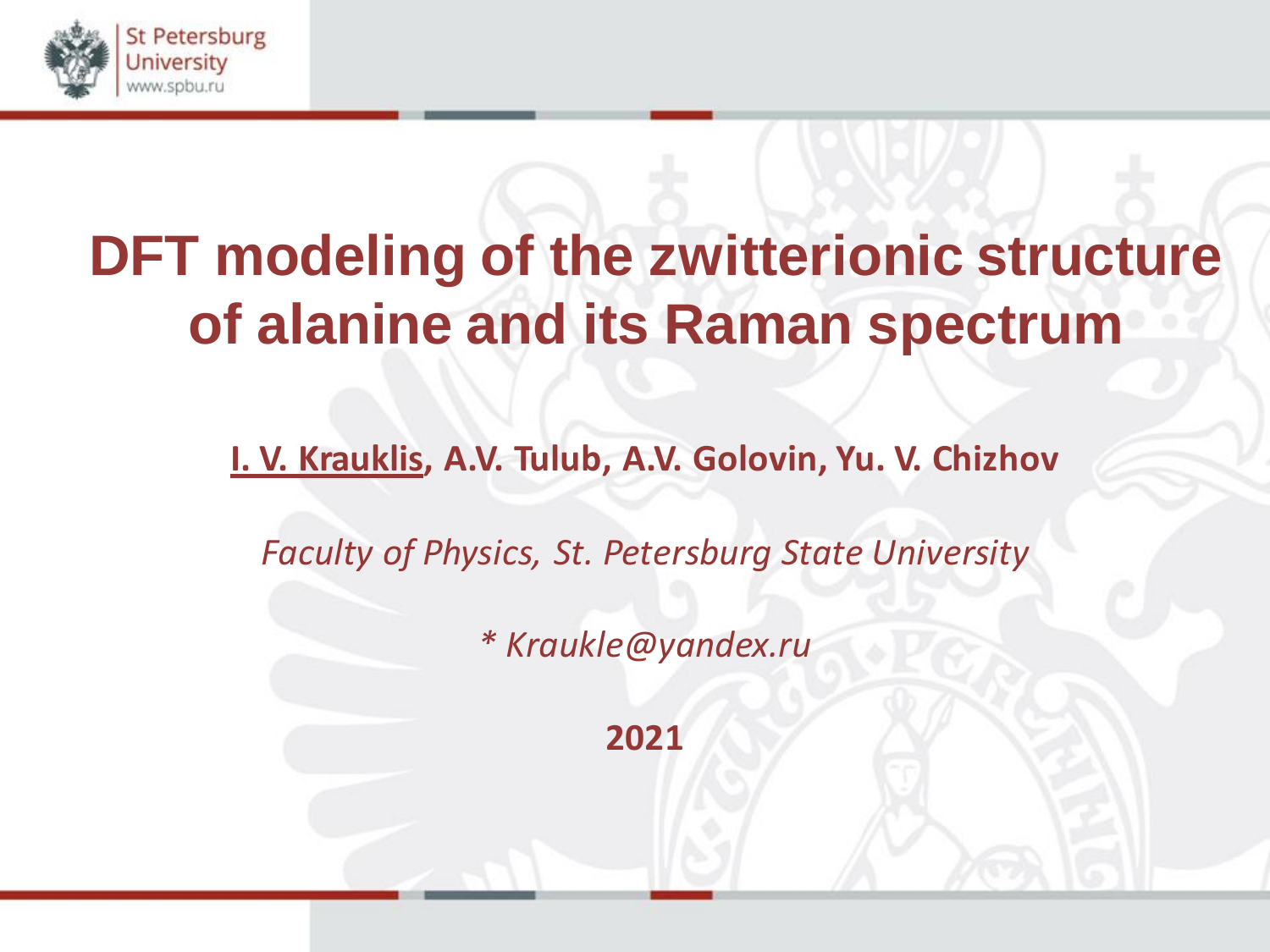

Molecules of amino acids have a zwitterionic structure (NH<sub>3</sub><sup>+</sup>-CHR-COO<sup>-</sup>, where R is a radical; in the case of alanine  $R = -CH_3$ ) in the water and in the crystalline state, which arises as a result of the proton transfer from the carboxyl group to the amino group.

 **The structural conformers of alanine (Ala).** In this work 8 structural conformers of Ala were modeled and calculated at the level of DFT/B3LYP/6-311++G(3df,2p) in the gas phase and in the water environment. The zwitterionic conformer Ala-ZW was also calculated in the framework of the polarized continuummodel (PCM) of the water.



Fig.1. The structural cis–(Ala1- Ala4) and trans–(Ala5-Ala8) conformers of alanine in the gas phase. The zwitterionic conformer Ala-ZW is shown in the polarized continuum model (PCM) of the water.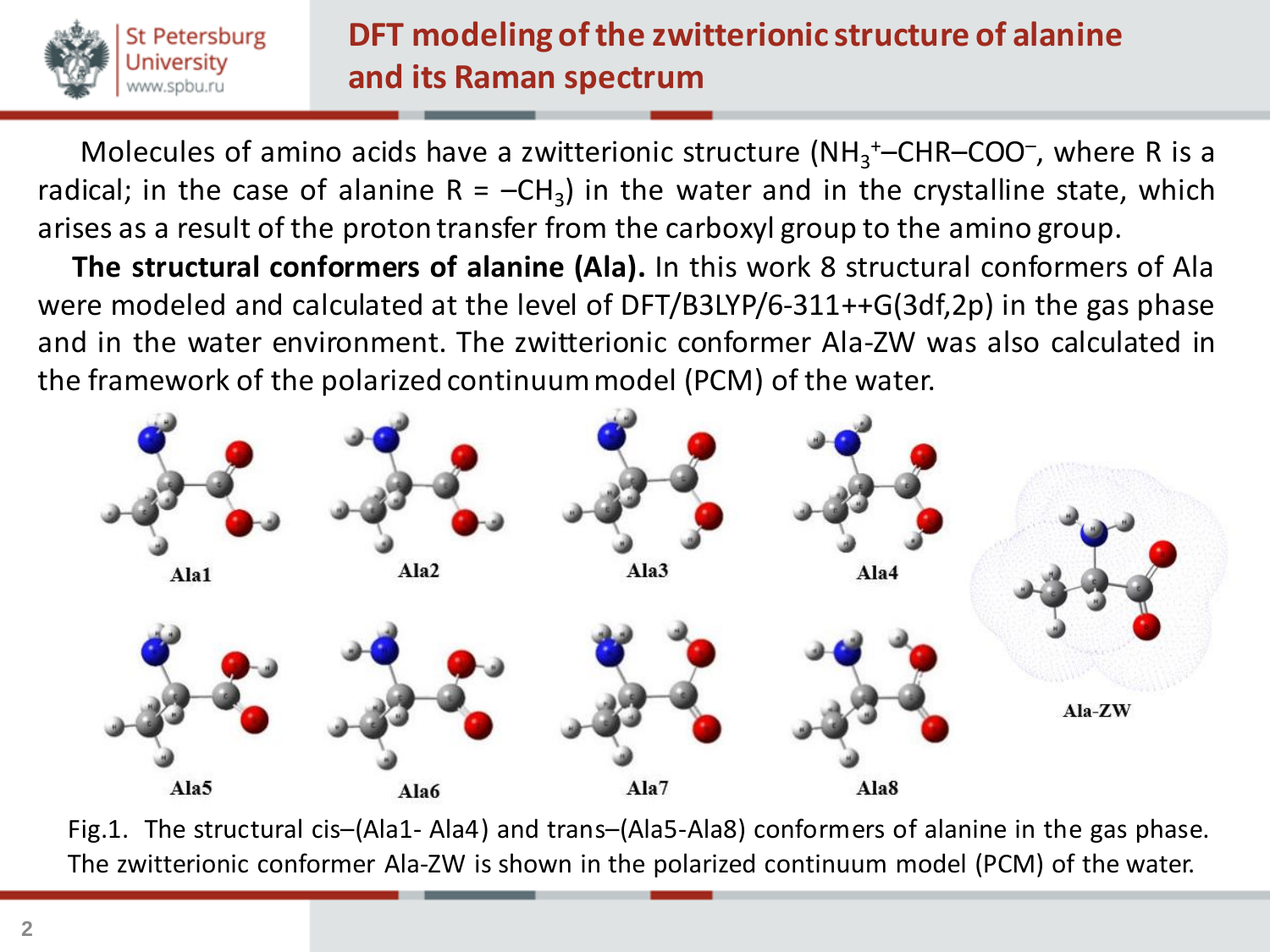

We were interested of the stabilization energy and the dipole moments of conformers during the transition from the gas phase to the water (PCM). According to our calculations, the zwitterionic state of alanine is less stable than the Ala8 conformer. Why? And how to correctly model the zwitterionic state of amino acids?

| Conformer | gas           |           | water (PCM)   |           | <b>Stabilization</b>           |
|-----------|---------------|-----------|---------------|-----------|--------------------------------|
|           | E, a,u.       | $\mu$ , D | E, a,u.       | $\mu$ , D | energy, $\Delta E$ ,<br>kJ/mol |
| Ala1      | -323.877207   | 1.314     | -323.886439   | 1.820     | $-24.239$                      |
| Ala2      | -323.875389   | 2.173     | -323.885175   | 3.240     | $-25.693$                      |
| Ala3      | -323.869185   | 3.248     | -323.882956   | 4.262     | $-36.156$                      |
| Ala4      | $-323.867557$ | 4.265     | $-323.881630$ | 6.129     | $-36.949$                      |
| Ala5      | $-323.875361$ | 1.653     | -323.884993   | 2.289     | $-25.289$                      |
| Ala6      | -323.873599   | 2.569     | -323.883827   | 3.342     | $-26.854$                      |
| Ala7      | -323.868771   | 4.168     | -323.883084   | 5.204     | $-37.579$                      |
| Ala8      | $-323.877140$ | 5.376     | -323.890634   | 7.146     | $-35.428$                      |
| Ala-ZW    |               |           | -323.887967   | 12.860    |                                |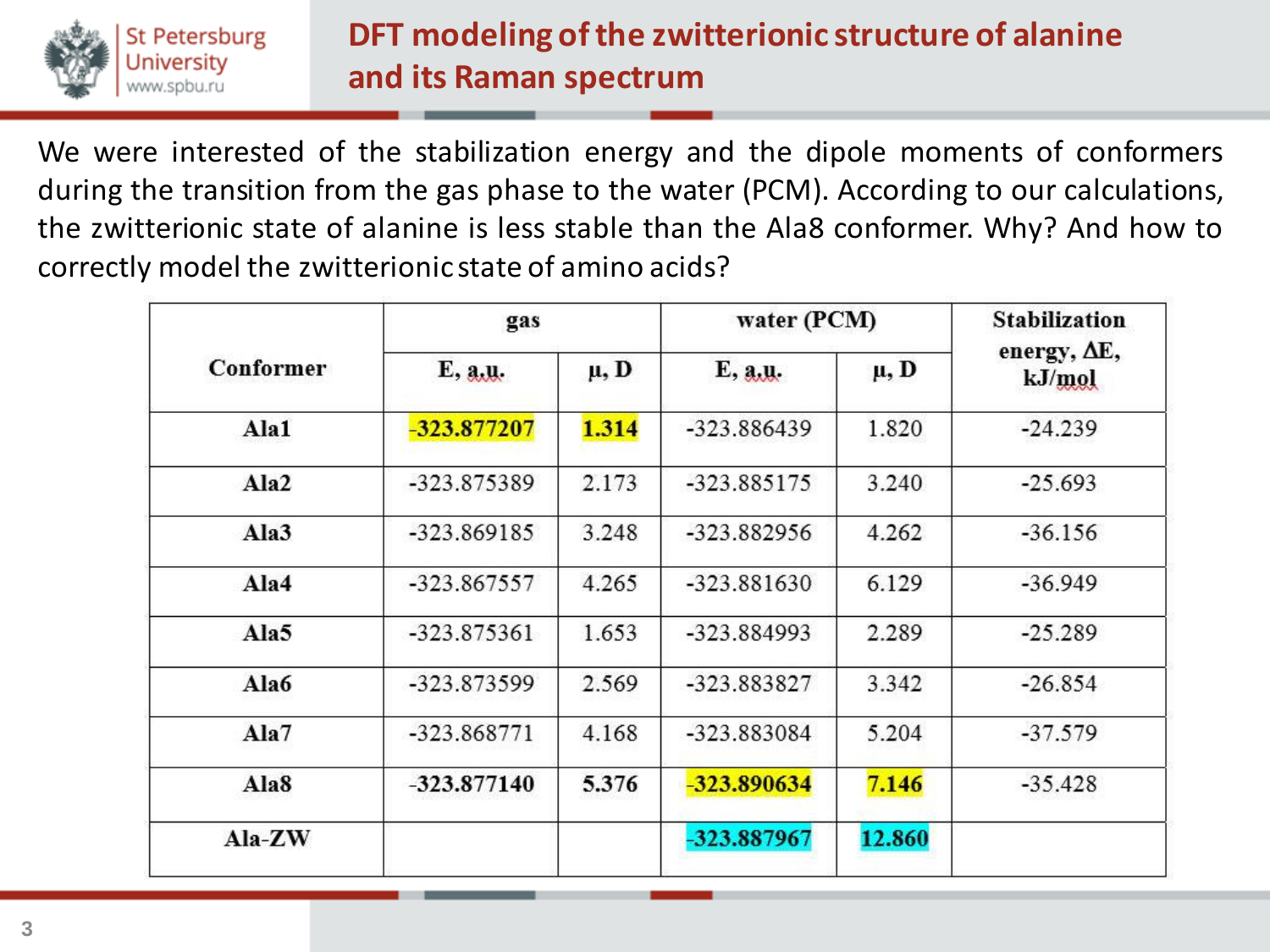

**Modeling of the zwitterionic state of alanine**. We showed that the formation of the zwitterionic state (ZW) occurs from the most stable conformer (GS) with the participation of a single water molecule, which is responsible for the proton transfer from the –COOH group to the  $-NH<sub>2</sub>$  group through the transition state (TS) with the hydroxonium ion  $(H<sub>3</sub>O)<sup>+</sup>$ (Fig.3).



Fig.3. The optimized at level method B3LYP/6-311++G (3df,2p) geometry of the molecular system Ala + H<sub>2</sub>O in the ground (GS), transition (TS), and zwitterionic (ZW) states.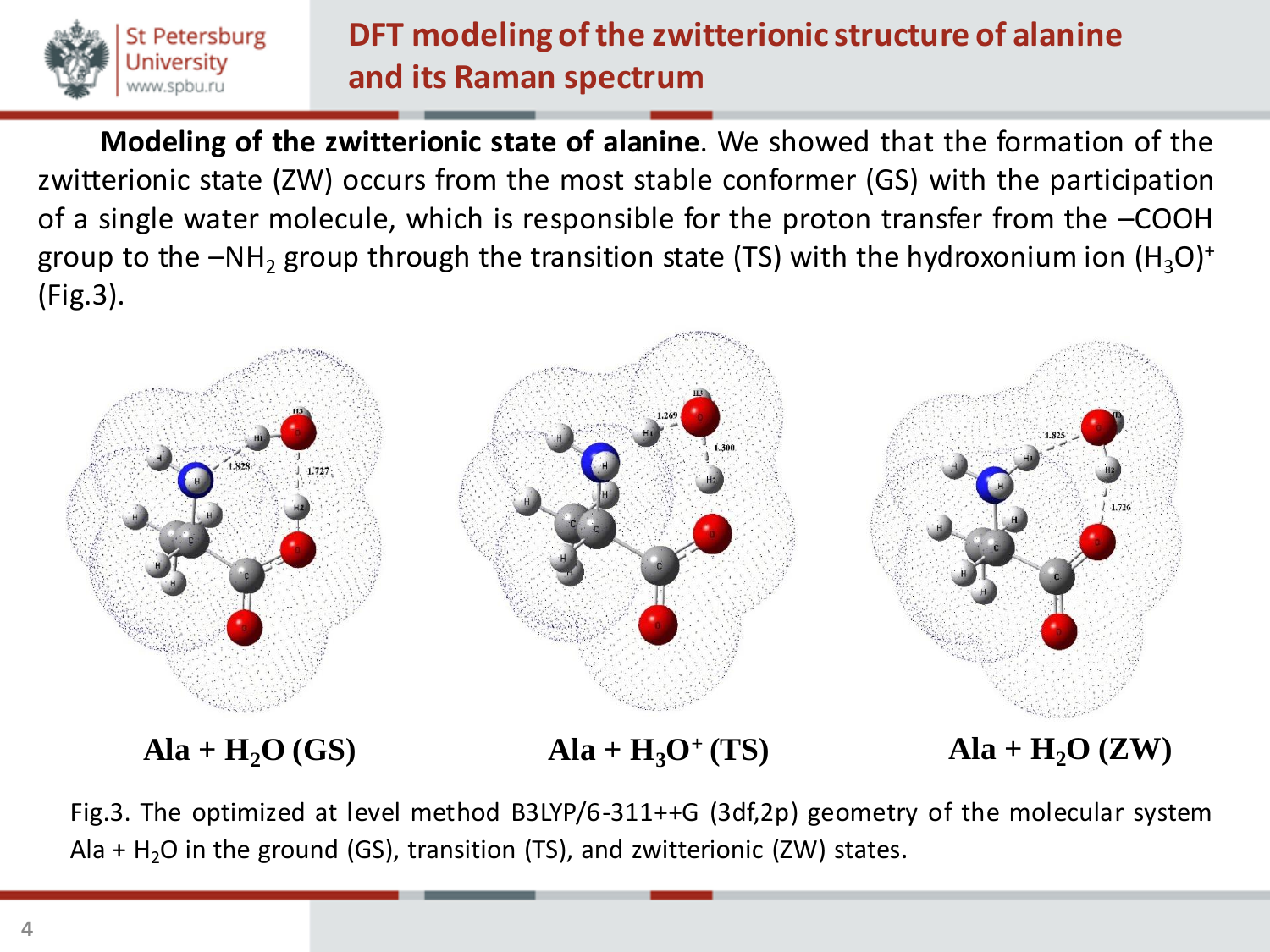

Also we calculated the internal coordinate of this reaction (IRC). The potential barrier of transition is  $\Delta E = E(TS) - E(GS) \approx 13.9$  kJ/mol, and taking into account the zero-point energy only  $\Delta E \approx 0.8$  kJ/mol.



Fig. 4. The internal coordinate of the proton transfer reaction from the group –COOH to the –NH<sup>2</sup> group.